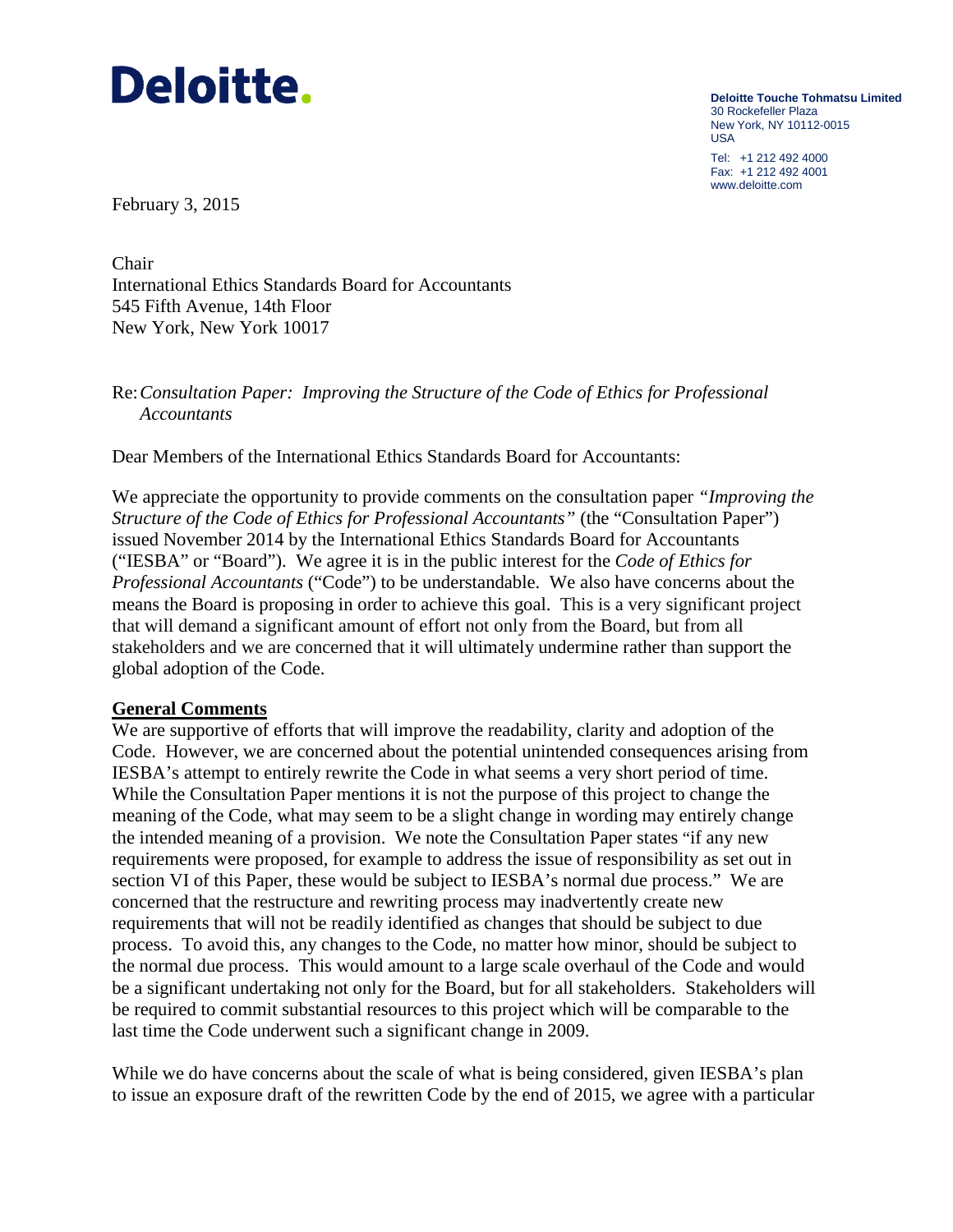change to enhance the readability and clarity of the Code. Namely, we are supportive of aligning terminology used in the independence Sections 290 and 291 with that used by the International Auditing and Assurance Standards Board (IAASB). For consistency and transparency, it is advisable to use terminology in the Code that links to the assurance standards where appropriate. There also has to be recognition of the reasons why some of the terminology differs slightly, for example, the Code uses the term "professional accountant in public practice" and the IAASB uses the term "practitioner."

Our comments to the questions raised in the ED are provided below.

# **Specific Comments**

**1. Do you believe that the approach outlined in this Consultation Paper, as reflected in the Illustrative Examples, would be likely to achieve IESBA's objective of making the Code more understandable? If not, why not and what other approaches might be taken?** 

We are supportive of starting each section with an explanation of its purpose so the reader can understand the context of that section. We are also supportive of distinguishing the requirements from the guidance. However, separating the "Requirements" from the "Application and Other Explanatory Material" in the way that is suggested in the Illustrative Examples makes the standard disjointed and difficult to consider in totality. For example, in the Illustrative Example provided for business relationships (proposed Section 420), there is a requirement to consider the threats and application of safeguards with respect to the purchase of goods and services from an audit client. There is additional guidance much later in the "Application and Other Explanatory Material" section that describes the safeguards that can be applied. It would be more useful to a reader to present this material together in one section, particularly as there are several different and distinct business relationship topics included in the same section.

It is also unclear what is intended by the distinction under "Requirements" between the sub-titles "Business Relationships Specifically Identified as Threats" and "Business Relationships Specifically Not Permitted". This does not enhance understandability; in fact the first title suggests that the professional accountant is only required to consider threats created by relationships that are specifically mentioned in the Code. It would also seem that the prohibitions should be set out first.

We do recognize that it is important to clearly distinguish the requirements from guidance. However we do not consider that the separation of requirements and guidance as set out in the Illustrative Examples achieves the objective of making the Code more understandable. In fact, the section on business relationships in the Illustrative Examples has doubled the length of the same provisions in the extant Code.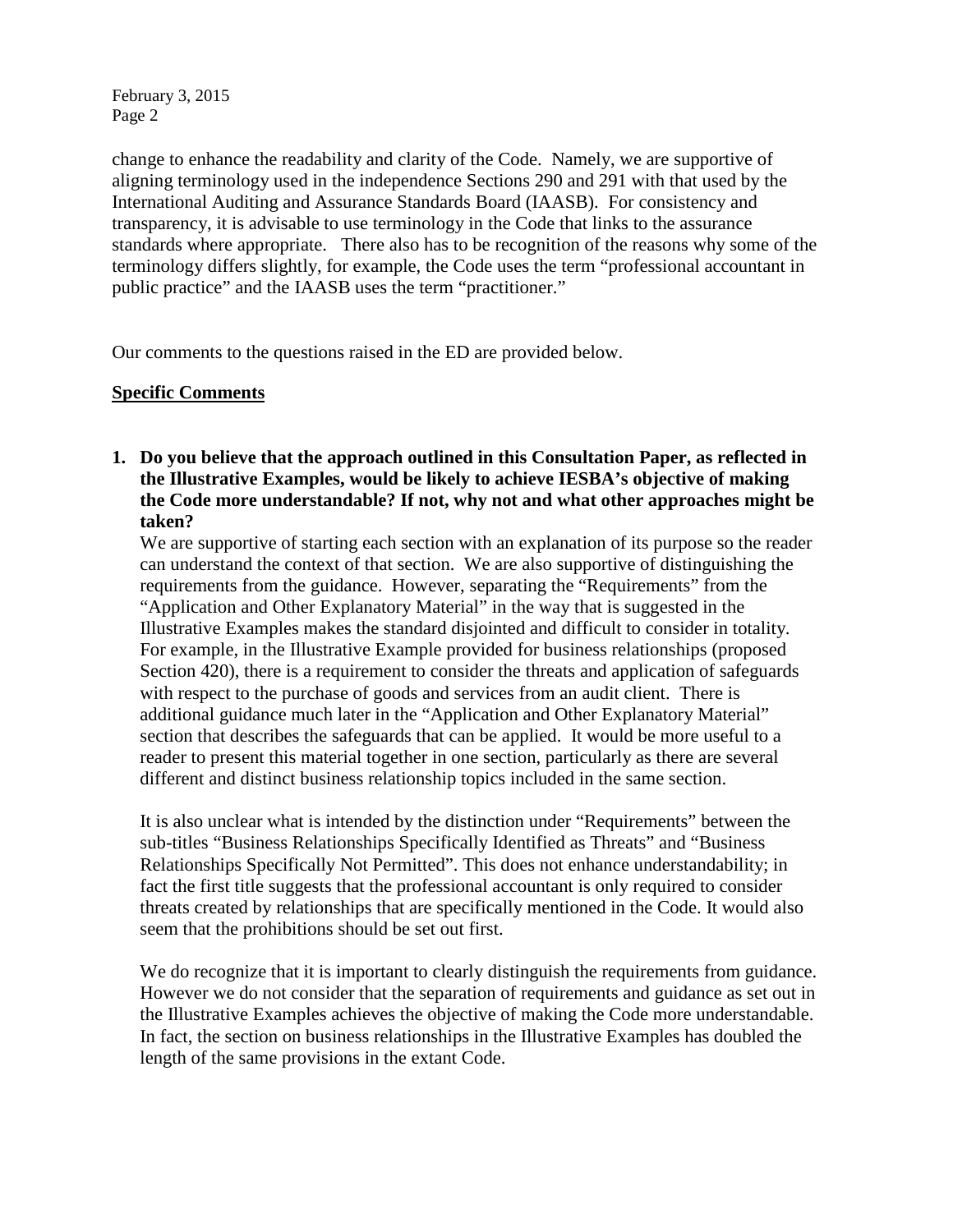We suggest that a more useful approach could be to include the requirements in bolded text with the relevant guidance following the requirement in unbolded text to clearly delineate the difference (see an example in the appendix to this letter). Another approach could be to have the guidance appear in a box right after the requirement is presented. In that way the reader will be able to see all of the considerations presented together, with a clear indication of what is required and what is guidance. It would also be helpful to include each Basis for Conclusion in an appendix to aid the reader with interpretation of the Code.

We also agree that in many places, the wording and drafting could be simplified to make the provisions more understandable. However a lot more work needs to be done by IESBA to achieve this. There are too many examples in the Illustrative Examples of paragraphs that no longer make sense given the proposed restructure and addition of subtitles; for example, proposed paragraph 420.004 (b) appears to be a standalone paragraph under its own sub-title but does not make sense unless read as part of paragraph 420.004.

**2. Do you believe that the approach outlined in this Consultation Paper, as reflected in the Illustrative Examples would be likely to make the Code more capable of being adopted into laws and regulations, effectively implemented and consistently applied? If not, why not and what other approaches might be taken?** 

It may be true that distinguishing the requirements in the Code assists the adoption of the requirements into the laws of certain countries, however, as noted in our comment letter dated February 28, 2014, in response to the Board's "Consultation Paper: Proposed Strategy and Work Plan, 2014-2018", we believe that the Board can also promote the adoption and consistent application of the Code by dedicating time to outreach, promotion of the Code and convergence and adoption activities.

As we noted in that comment letter, if the structure of the Code is widely viewed as a significant impediment to its adoption and implementation or greater acceptance of the Code, then it would make sense to reconsider its structure. It is not clear if there is any empirical evidence that the Code has not been adopted into laws and regulations because of shortcomings in its readability. In the absence of such evidence, we caution the Board if reissuing the Code will set back its adoption even further as lawmakers and regulators will need to start over in translating the Code and understanding its application in their jurisdictions. This may be particularly frustrating for those member bodies that have recently adopted the revised Code.

**3. Do you have any comments on the suggestions as to the numbering and ordering of the content of the Code (including reversing the order of extant Part B and Part C), as set out in paragraph 20 of the Consultation Paper?** 

We are supportive of a numbering convention that facilitates the future expansion or addition of topics and subtopics without having to renumber every existing paragraph that follows a change. The suggested approach would seem to achieve that.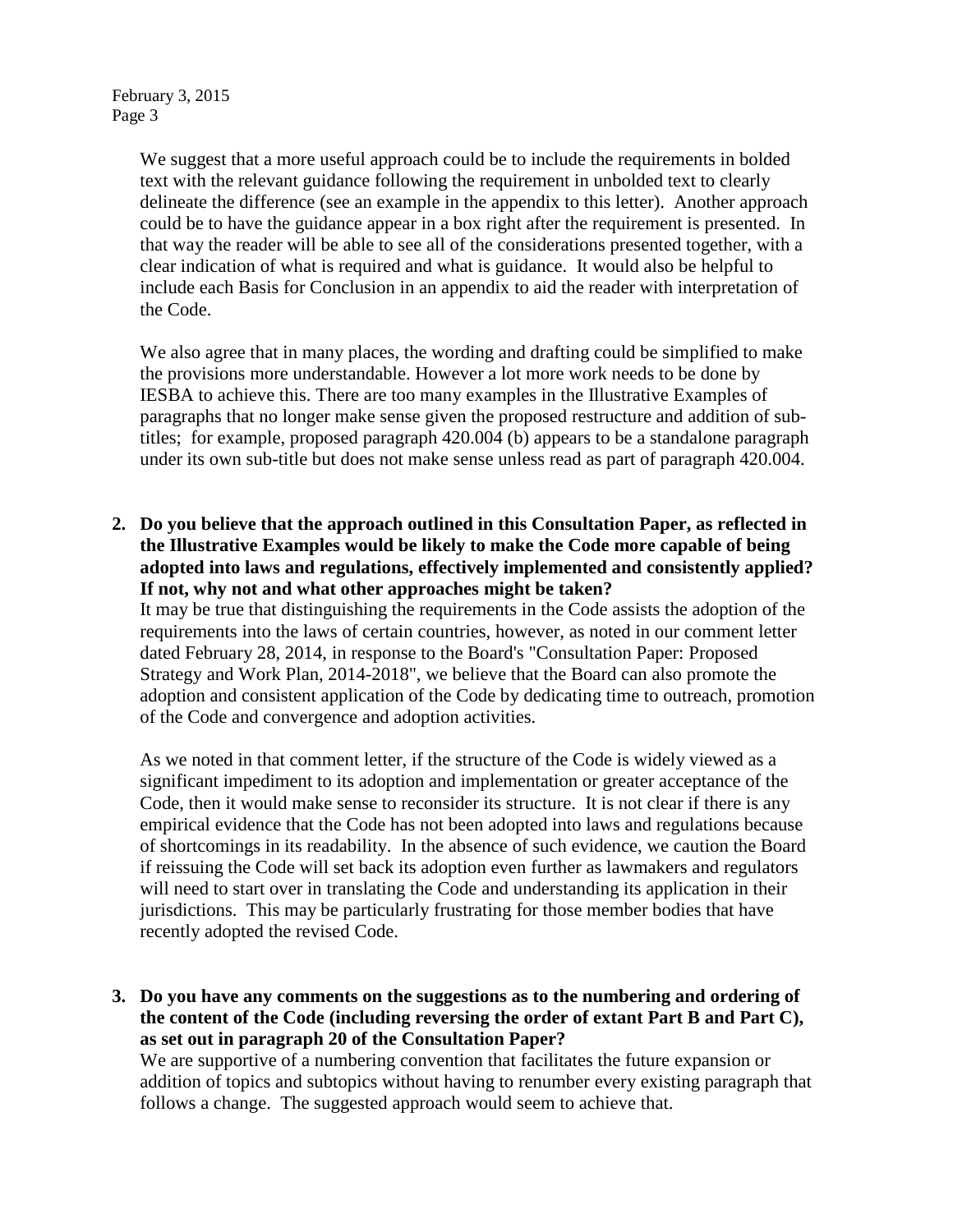> The Consultation Paper notes that reversing the order of extant Part B and Part C will allow all of the material related to professional accountants in public practice to be grouped together and independence to be presented at the end. This change is not really necessary as sections 200 through 400 could incorporate Part B of the extant Code and Part C could become section 500, but since this is the least disruptive change being considered we would not object to such a reversal.

**4. Do you believe that issuing the provisions in the Code as separate standards or rebranding the Code, for example as International Standards on Ethics, would achieve benefits such as improving the visibility or enforceability of the Code?**  As mentioned above, we believe the Board should focus on promoting the Code through its outreach efforts. Issuing the Code as separate standards or rebranding may achieve some improvement in readability by breaking down the material into individual topic areas which are easier to understand and apply. We do not consider it is sufficient to achieve global adoption of the Code and we question whether it would significantly improve its visibility or enforcement. Additionally, by issuing separate standards (e.g., having a separate independence standard) there is a risk that in consulting one standalone standard, other applicable standards may inadvertently be overlooked.

We also have a concern that the rebranding of the Code into standards together with the separation of requirements from guidance could lead to an increasing perception of the Board taking a rules-based approach instead of promoting the conceptual framework upon which the Code is currently based. Rather than focusing on rebranding or issuing separate standards, the Board should actively engage with local regulators and legislators to stress the high quality of the Code and really understand the impediments to convergence and adoption of a global Code to make any strides in this area.

# **5. Do you believe that the suggestions as to use of language, as reflected in the Illustrative Examples, are helpful? If not, why not?**

We do not see the benefit of including the defined terms in every section in which they are included. Users are accustomed to referring to a section of definitions. We find the following contemplated approach in the Consultation Paper to be particularly confusing: "defined terms are colored blue and underlined the first time they appear in each paragraph,…terms which have a particular meaning explained within the Code are colored blue and underlined with a dotted line the first time they appear in the paragraph…terms which are explained at the beginning of each section are shown in blue, bold and underlined text the first time they appear in each paragraph." A more simple convention such as bolding, capitalizing or italicizing each defined term every time it appears would serve the same purpose of alerting the user that he/she should refer to the Definitions section for the meaning. Similarly, we don't see the benefit of repeating the fundamental principles in every section. This is unnecessarily increasing the length of the Code.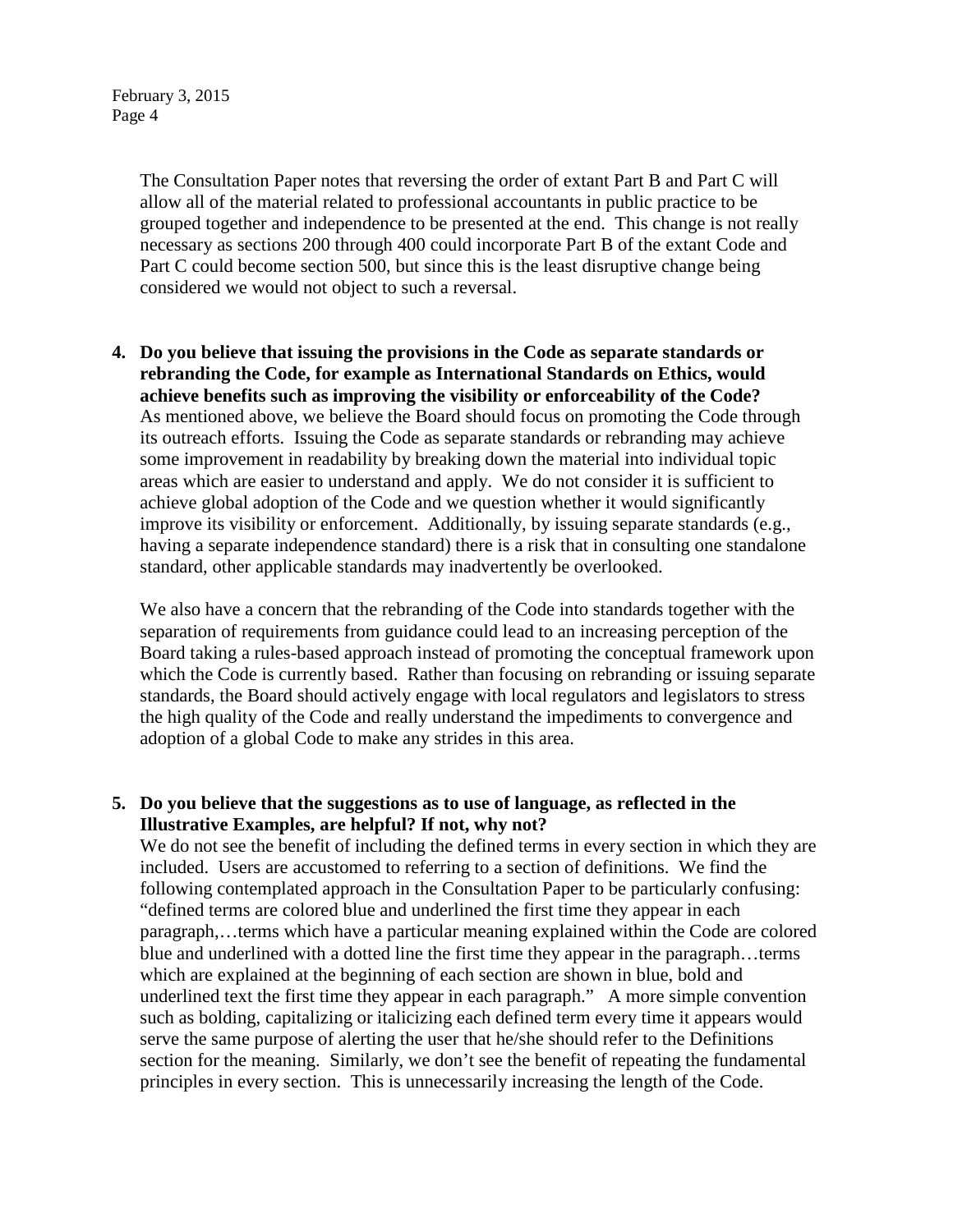**6. Do you consider it is necessary to clarify responsibility in the Code? If so, do you consider that the illustrative approach to responsibility is an appropriate means to enhance the usability and enforceability of the Code? If not, what other approach would you recommend?** 

The Code and its requirements have been in place for many years and we are not aware of any instances where firms and their partners have been unsure or unclear how to take responsibility for actions related to independence. We are also not aware of instances where a regulator has had any difficulty identifying a person at a firm with responsibility for compliance with policies and procedures relating to independence requirements.

Further provisions could be added to the Code to address specific responsibility of individuals within the firm for actions related to independence, but there is a great amount of detail in the *International Standards on Quality Control (ISQC)* regarding the policies and procedures that a firm should design to provide it with reasonable assurance that independence is maintained when required by relevant ethical requirements. If the Board wishes to clarify responsibility within the Code without referring the reader to the ISQC, the Code should include at least the same level of detail in this area as the ISQC.

If it were determined that it was necessary to make a change in this respect then we would support that the Code specify that the firm have policies and procedures in place that enable identification of individuals who, in particular circumstances, are responsible for taking appropriate action on behalf of the firm in accordance with the requirements of the Code.

# **7. Do you find the examples of responsible individuals illustrated in paragraph 33 useful?**

Yes, these are reasonable examples of individuals who may be designated, in the firm's judgment, as being responsible for taking appropriate action on behalf of the firm in accordance with the requirements of the Code.

**8. Do you have any comments on the suggestions for an electronic version of the Code, including which aspects might be particularly helpful in practice?** 

We have noted that the Board has already posted an electronic version of the Code on its website. We found the way in which defined terms are highlighted is very useful, especially by allowing the user to see the definition by hovering over the term without going to the definitions section. The table of contents on the left part of the page was also helpful for quickly navigating through the Code. However, we do not agree that an individual should have to register and login to the IFAC website in order to access the electronic Code. The Code should be readily available to all stakeholders and interested parties without the need to go through a registration process.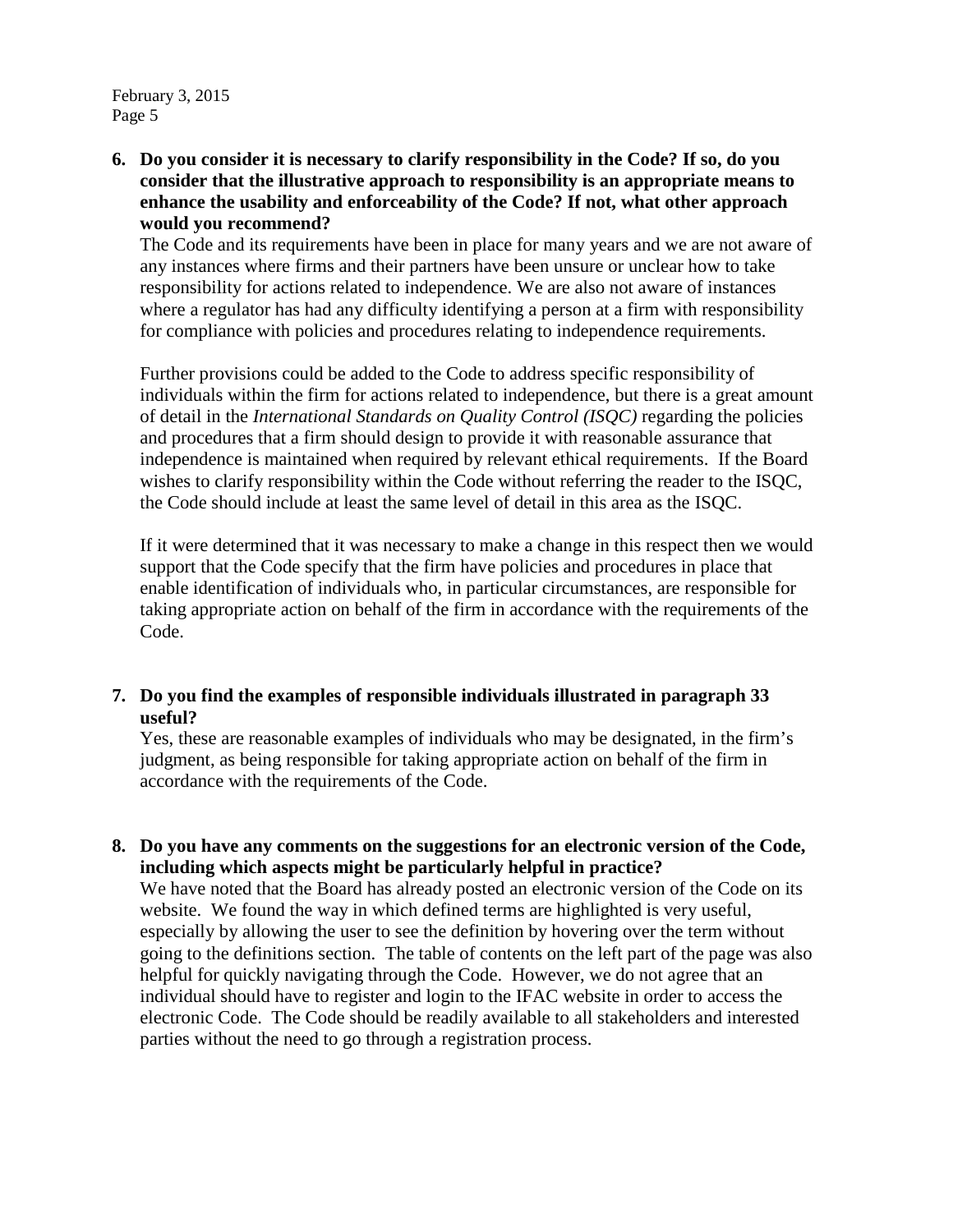# **9. Do you have any comments on the indicative timeline described in Section VIII of this Paper?**

We do not feel the timeline set forth by the Board is reasonable. This is a tremendous undertaking and it should not be rushed, especially given the other projects that the Board has underway, such as Noncompliance with Laws and Regulations and Long Association. For all of the comments received in connection with this Consultation Paper to be considered, a way forward determined, and the whole Code redrafted in an appropriate and technically correct manner, we feel the October 2015 date for an exposure draft is too aggressive. Stakeholders will need to be given a sufficient comment period and will need to dedicate significant resources to ensure the meaning of any requirements or guidance in the Code has not inadvertently been changed by the restructure and redrafting. Therefore, we have serious questions about the achievability of having a final version in early 2017.

We also have concerns about such a large scale overhaul of the Code considering the changes that are occurring for the profession. For instance, significant efforts are currently underway in the European Union where member states are entirely focused on determining how to adopt the recently enacted EU audit legislation into local law. The Board should consider whether this is the optimal timing for this project, especially if member bodies could delay adoption of the Code given the other matters that are being addressed locally.

\* \* \*

We would be pleased to discuss our comments with members of the IESBA or its staff. If you wish to do so, please feel free to contact Wally Gregory, Managing Director Global Independence, via email (wgregory@deloitte.com) or at +1 203 761 3190.

Sincerely,

Defaile Tirely Tokensten Comoted

Deloitte Touche Tohmatsu Limited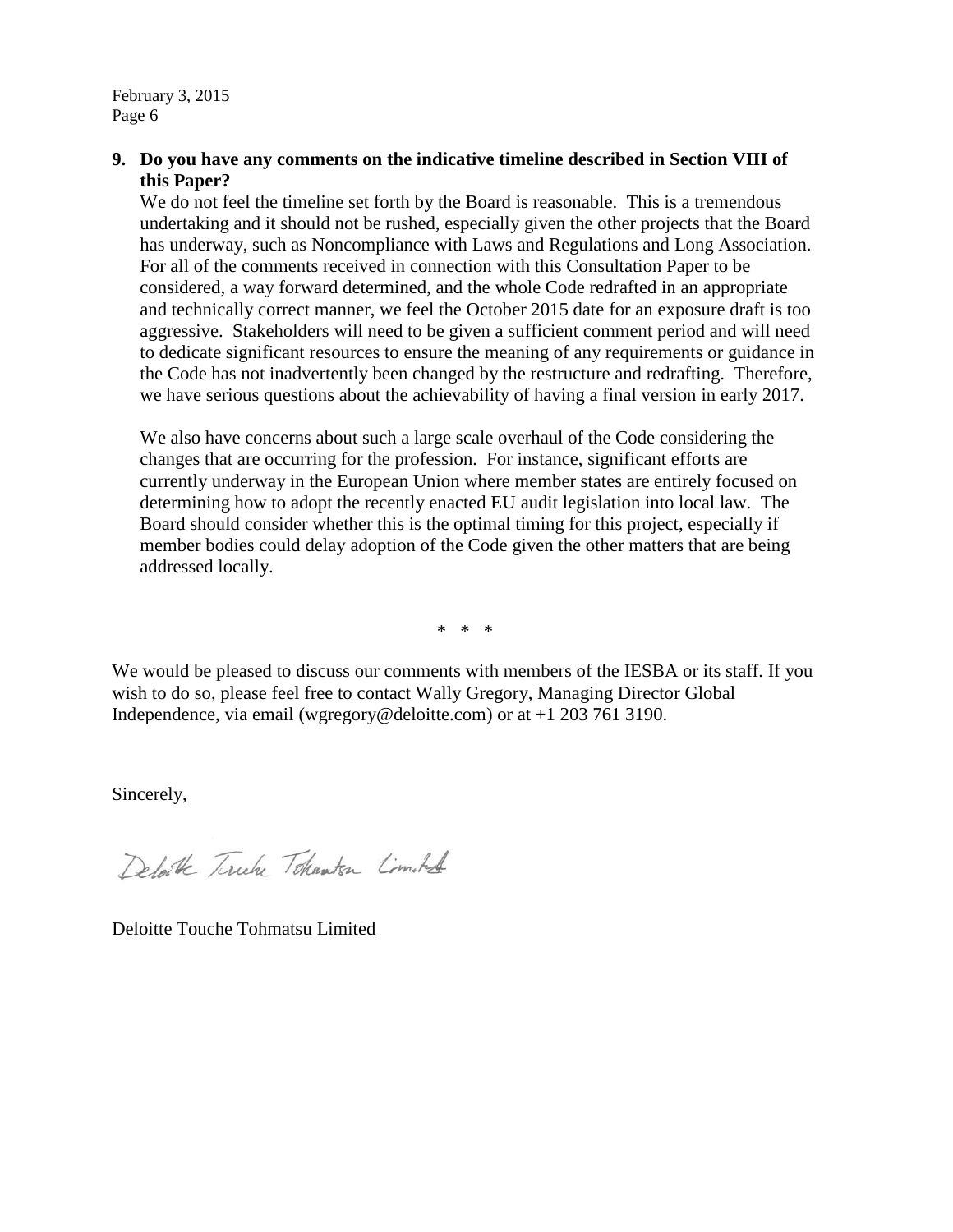## **Appendix – Suggested Alternative to the Illustrative Example**

[Words that are italicized are defined terms.]

### **Business Relationships**

A *close business relationship* between a *firm*, or a member of the *audit team*, or a member of that individual's *immediate family*, and the *audit client* or its management, arises from a commercial relationship or common *financial interest* and may create self-interest or intimidation threats. Examples of such relationships include:

- Having a *financial interest* in a joint venture with either the client or a controlling owner, *director*, *officer* or other individual who performs senior managerial activities for that client.
- Arrangements to combine one or more services or products of the *firm* with one or more services or products of the client and to market the package with reference to both parties.
- Distribution or marketing arrangements under which the *firm* distributes or markets the client's products or services, or the client distributes or markets the *firm*'s products or services.

### Close business relationships

**A** *firm***, its** *network firms* **or a member of the** *audit team* **shall not have a** *close business relationship* **with:** 

- **An** *audit client* **of the** *firm***; or**
- **Its management,**

**unless the** *financial interest* **is immaterial and the business relationship is insignificant to the**  *firm***, its** *network firms* **or the** *audit team* **member, as the case may be, and the client or its management.** 

**A** *firm* **shall evaluate the significance of any threat created by a business relationship between an**  *immediate family* **member of a member of the** *audit team* **and the** *audit client* **or its management, and apply safeguards when necessary to eliminate the threat or reduce it to an** *acceptable level***.**

### Co-Investments

**A** *firm***, its** *network firms***, a member of the** *audit team* **or a member of that individual's** *immediate family* **shall not have a business relationship involving the holding of an interest in a closely-held entity when:** 

- **The** *audit client***; or**
- **A** *director or officer* **of the** *audit client***; or**
- **Any group thereof,**

**also holds an interest in that entity, unless:** 

- The business relationship is insignificant to the *firm*, its *network firms*, the member of the *audit team* **and the** *immediate family* **member, as the case may be, and the** *audit client***;**
- **The** *financial interest* **is immaterial to the investor or group of investors; and**
- **The** *financial interest* **does not give the investor, or group of investors, the ability to control the closely-held entity.**

Purchase of Goods and Services